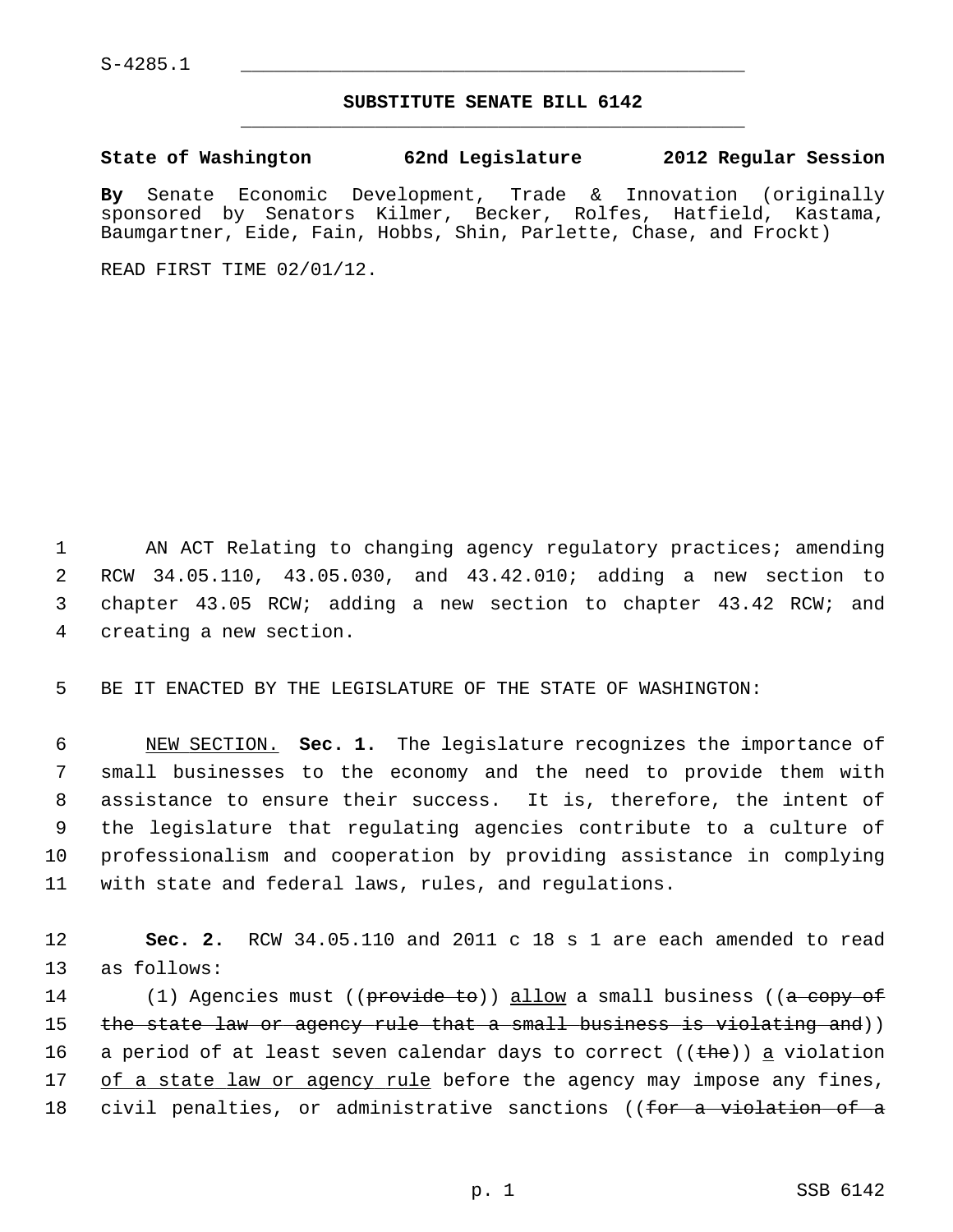1 state law or agency rule by a small business)). If no correction is 2 possible or if an agency is acting in response to a complaint made by 3 a third party and the third party would be disadvantaged by the 4 application of this subsection, the requirements in this subsection do 5 not apply.

 6 (2) Agencies must provide to a small business a copy of the state 7 law or agency rule that the small business is alleged to be violating, 8 or a link to an online copy.

 (3) Agencies must make every effort to avoid adding on violations or corrective actions that could have been discovered and noted in the original violation or correction notice, and shall provide a single list of the violations discovered during the review and the required 13 corrective action or actions. Once the small business has been provided with the single list of corrective action or actions, the agency shall not add more violations or corrective actions during that review period, provided that exceptions to this policy are allowed pursuant to subsection (6) of this section and in response to inspections generated by complaints from a third party.

19 (4) Except as provided in subsection  $((+4))$  (6) of this section, 20 agencies shall waive any fines, civil penalties, or administrative 21 sanctions for first-time paperwork violations by a small business.

22 ( $(\frac{43}{})$ ) (5) When an agency waives a fine, penalty, or sanction 23 under this section, when possible it shall require the small business 24 to correct the violation within a reasonable period of time, in a 25 manner specified by the agency. If correction is impossible, no 26 correction may be required and failure to correct is not grounds for 27 reinstatement of fines, penalties, or sanctions under subsection 28  $((+5))$   $(7)(b)$  of this section.

29 ( $(\overline{4})$ ) (6) Exceptions to requirements of subsections (1) and (3) 30 of this section and the waiver requirement in subsection  $((+2)^{n})$  (4) of 31 this section may be made for any of the following reasons:

32 (a) The agency head determines that the effect of the violation or 33 waiver presents a direct danger to the public health, results in a loss 34 of income or benefits to an employee, poses a potentially significant 35 threat to human health or the environment, or causes serious harm to 36 the public interest;

37 (b) The violation involves a knowing or willful violation;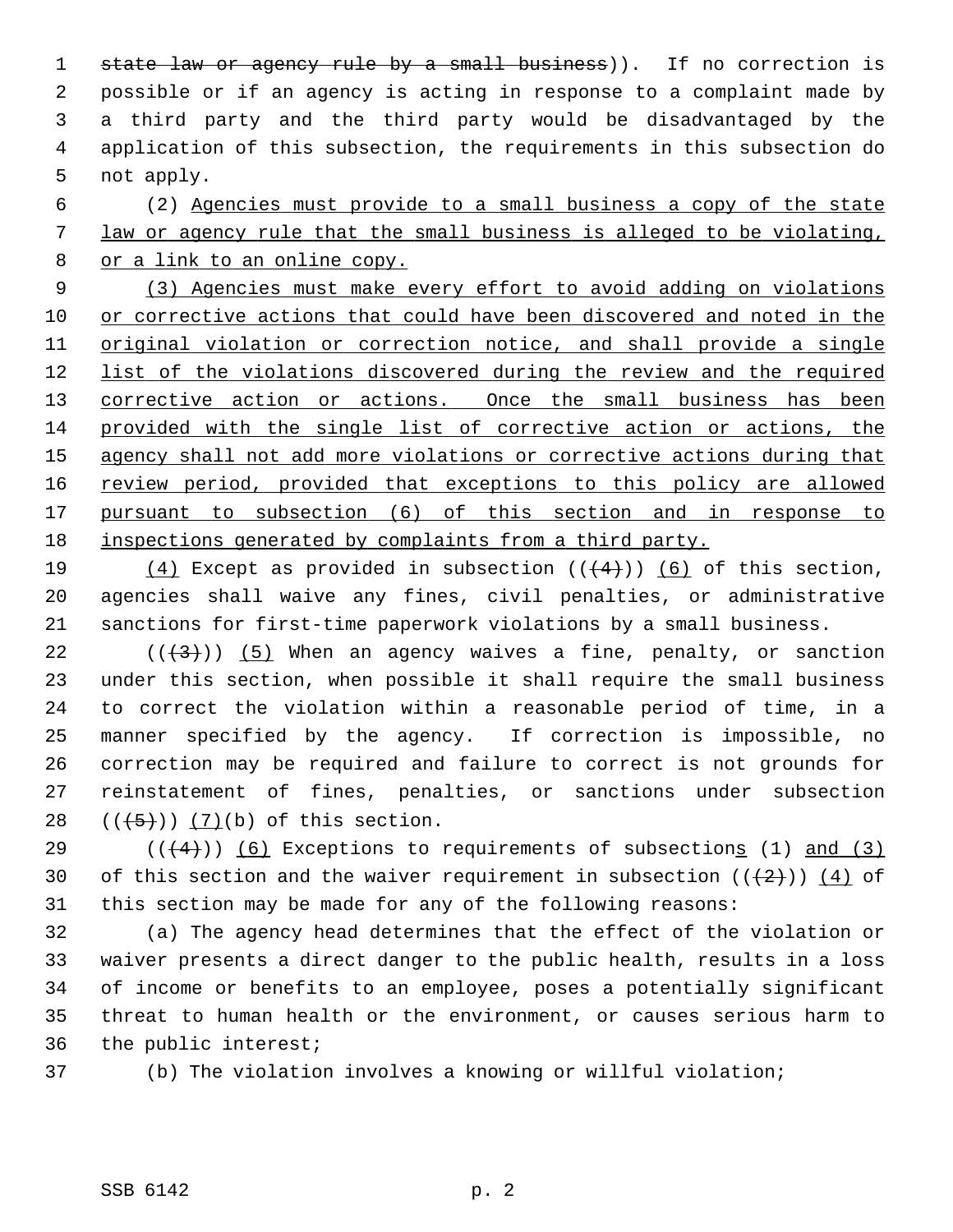1 (c) The violation is of a requirement concerning the assessment, 2 collection, or administration of any tax, tax program, debt, revenue, 3 receipt, a regulated entity's financial filings, or insurance rate or 4 form filing;

 5 (d) The requirements of this section are in conflict with federal 6 law or program requirements, federal requirements that are a prescribed 7 condition to the allocation of federal funds to the state, or the 8 requirements for eligibility of employers in this state for federal 9 unemployment tax credits, as determined by the agency head;

10 (e) The small business committing the violation previously violated 11 a substantially similar requirement; or

12 (f) The owner or operator of the small business committing the 13 violation owns or operates, or owned or operated a different small 14 business which previously violated a substantially similar requirement.

15  $((\langle 5 \rangle)(a)$  Nothing in this section prohibits an agency from 16 waiving fines, civil penalties, or administrative sanctions incurred by 17 a small business for a paperwork violation that is not a first-time 18 offense.

19 (b) Any fine, civil penalty, or administrative sanction that is 20 waived under this section may be reinstated and imposed in addition to 21 any additional fines, penalties, or administrative sanctions associated 22 with a subsequent violation for noncompliance with a substantially 23 similar paperwork requirement, or failure to correct the previous 24 violation as required by the agency under subsection  $((+3))$  (5) of 25 this section.

26  $((+6))$  (8) Nothing in this section may be construed to diminish 27 the responsibility for any citizen or business to apply for and obtain 28 a permit, license, or authorizing document that is required to engage 29 in a regulated activity, or otherwise comply with state or federal law.

30  $((+7)^{n})$  (9) Nothing in this section shall be construed to apply to 31 small businesses required to provide accurate and complete information 32 and documentation in relation to any claim for payment of state or 33 federal funds or who are licensed or certified to provide care and 34 services to vulnerable adults or children.

35  $((+8))$  (10) Nothing in this section affects the attorney general's 36 authority to impose fines, civil penalties, or administrative sanctions 37 as otherwise authorized by law; nor shall this section affect the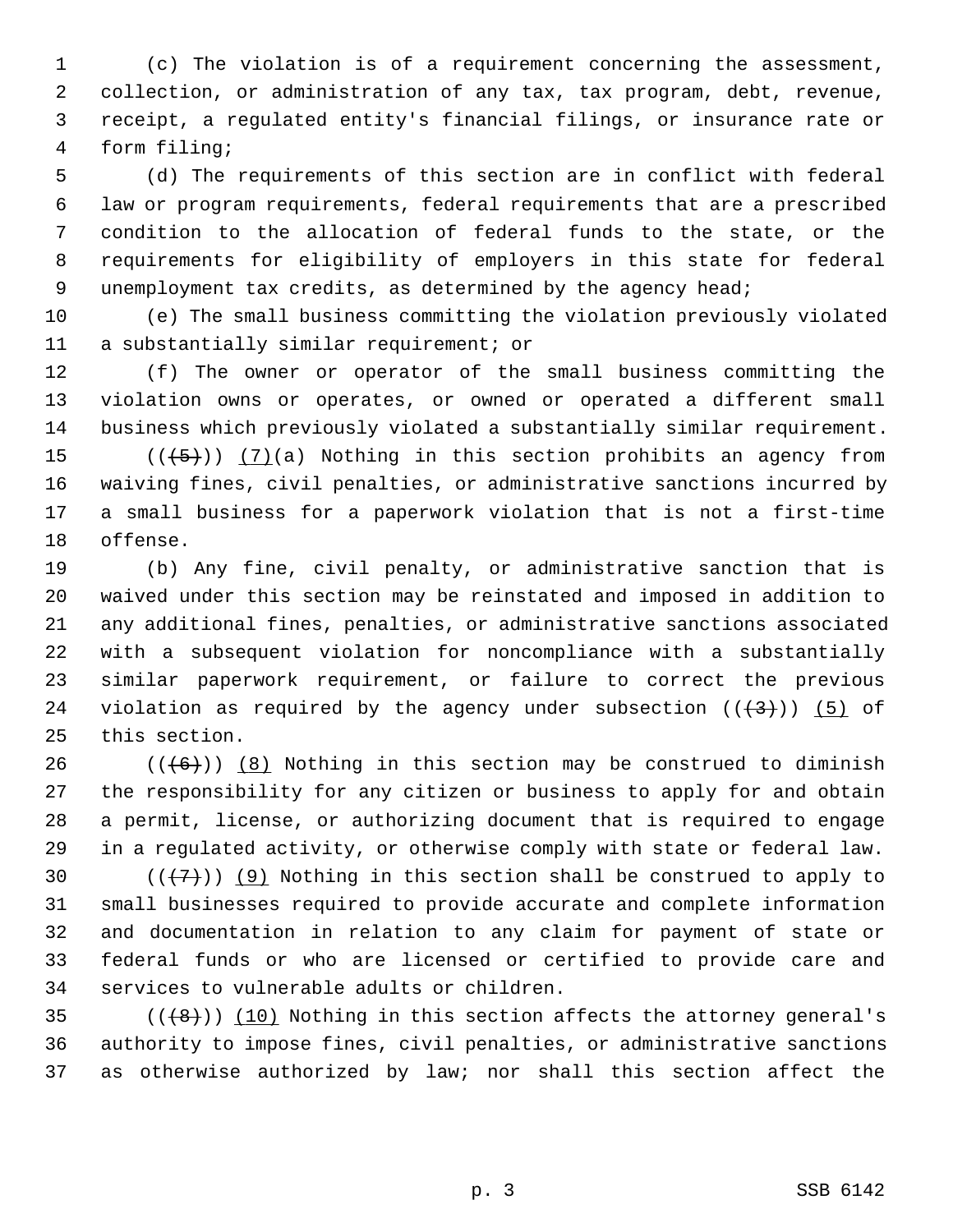1 attorney general's authority to enforce the consumer protection act, 2 chapter 19.86 RCW.

 $(1)$   $(1)$  As used in this section:

 4 (a) "Small business" means a business with two hundred fifty or 5 fewer employees or a gross revenue of less than seven million dollars 6 annually as reported on its most recent federal income tax return or 7 its most recent return filed with the department of revenue.

 8 (b) "Paperwork violation" means the violation of any statutory or 9 regulatory requirement that mandates the collection of information by 10 an agency, or the collection, posting, or retention of information by 11 a small business. This includes but is not limited to requirements in 12 the Revised Code of Washington, the Washington Administrative Code, the 13 Washington State Register, or any other agency directive.

14 (c) "First-time paperwork violation" means the first instance of a 15 particular or substantially similar paperwork violation.

 (12) Beginning July 31, 2013, all agencies with inspection and enforcement programs affecting small businesses must file annual reports indicating the agency director's estimate of the percentage of small business regulatory cases that are not offered the benefits intended for small businesses in this section and RCW 43.05.030 due to the exceptions in subsection (6) of this section.

22 **Sec. 3.** RCW 43.05.030 and 1996 c 206 s 2 are each amended to read 23 as follows:

24 (1) For the purposes of this chapter, a technical assistance visit 25 is a visit by a regulatory agency to a facility, business, or other 26 location that:

27 (a) Has been requested or is voluntarily accepted; and

28 (b) Is declared by the regulatory agency at the beginning of the 29 visit to be a technical assistance visit.

30 (2) A technical assistance visit also includes a consultative visit 31 pursuant to RCW 49.17.250.

32 (3)(a) During a technical assistance visit, or within a reasonable 33 time thereafter, a regulatory agency shall inform the owner or operator 34 of the facility of any violations of law or agency rules identified by 35 the agency as follows:

36  $((+a))$  (i) A description of the condition that is not in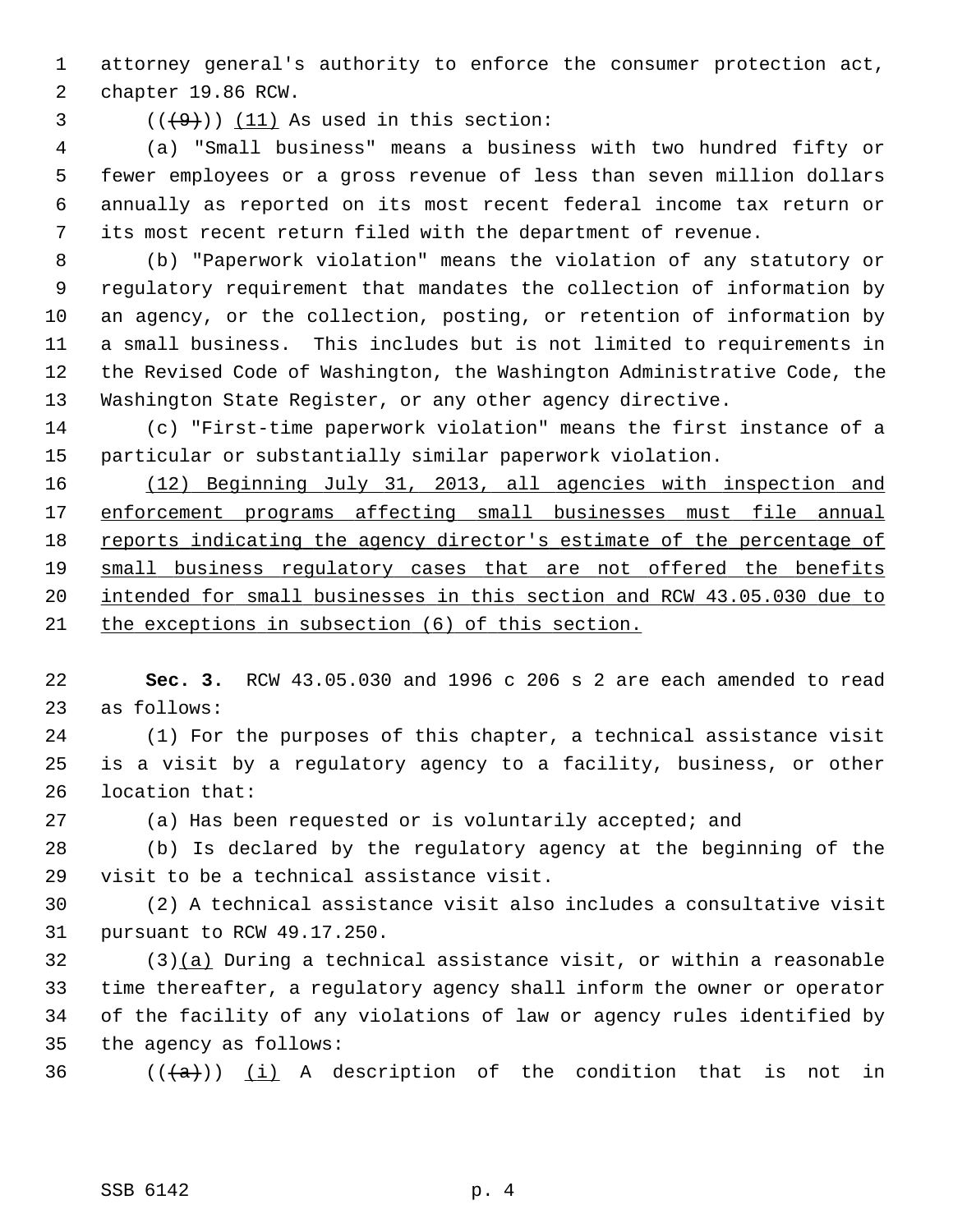1 compliance and the text of the specific section or subsection of the 2 applicable state or federal law or rule;

 $3$  (( $\left(\frac{b}{b}\right)$ ) (ii) A statement of what is required to achieve compliance;

 $4$  (( $\{e\}$ )) (iii) The date by which the agency requires compliance to 5 be achieved;

6  $((\{d\})$   $(iv)$  Notice of the means to contact any technical 7 assistance services provided by the agency or others; and

 $8$  ( $(\text{+e})$ ) (v) Notice of when, where, and to whom a request to extend 9 the time to achieve compliance for good cause may be filed with the 10 agency.

11 (b) If violations are not identified during the visit, the agency 12 must let the owner or operator of the facility know when to expect the 13 results of the visit.

 (4) At the time of the visit, the person conducting the technical assistance visit must provide the owner or operator of the facility with a web site address where the owner or operator may complete an anonymous customer service survey, pursuant to section 5 of this act, regarding the visit.

19 NEW SECTION. **Sec. 4.** A new section is added to chapter 43.05 RCW 20 to read as follows:

21 Each regulatory agency must require its regulators to complete a 22 self-assessment for each technical assistance visit that contains, at 23 a minimum, the same survey information developed by the office of 24 regulatory assistance under section 5 of this act. Each individual 25 regulator shall receive from his or her respective agency the aggregate 26 results of customer service surveys completed for that regulator to 27 compare with the regulator's self-assessments.

28 NEW SECTION. **Sec. 5.** A new section is added to chapter 43.42 RCW 29 to read as follows:

30 (1) In coordination with regulatory agencies, the office must 31 develop a customer service survey that regulated entities may complete 32 after a technical assistance visit under chapter 43.05 RCW. The survey 33 must include, but is not limited to, the questions:

34 (a) The name of the regulator and his or her agency;

35 (b) Was the visit conducted in a professional and respectful 36 manner;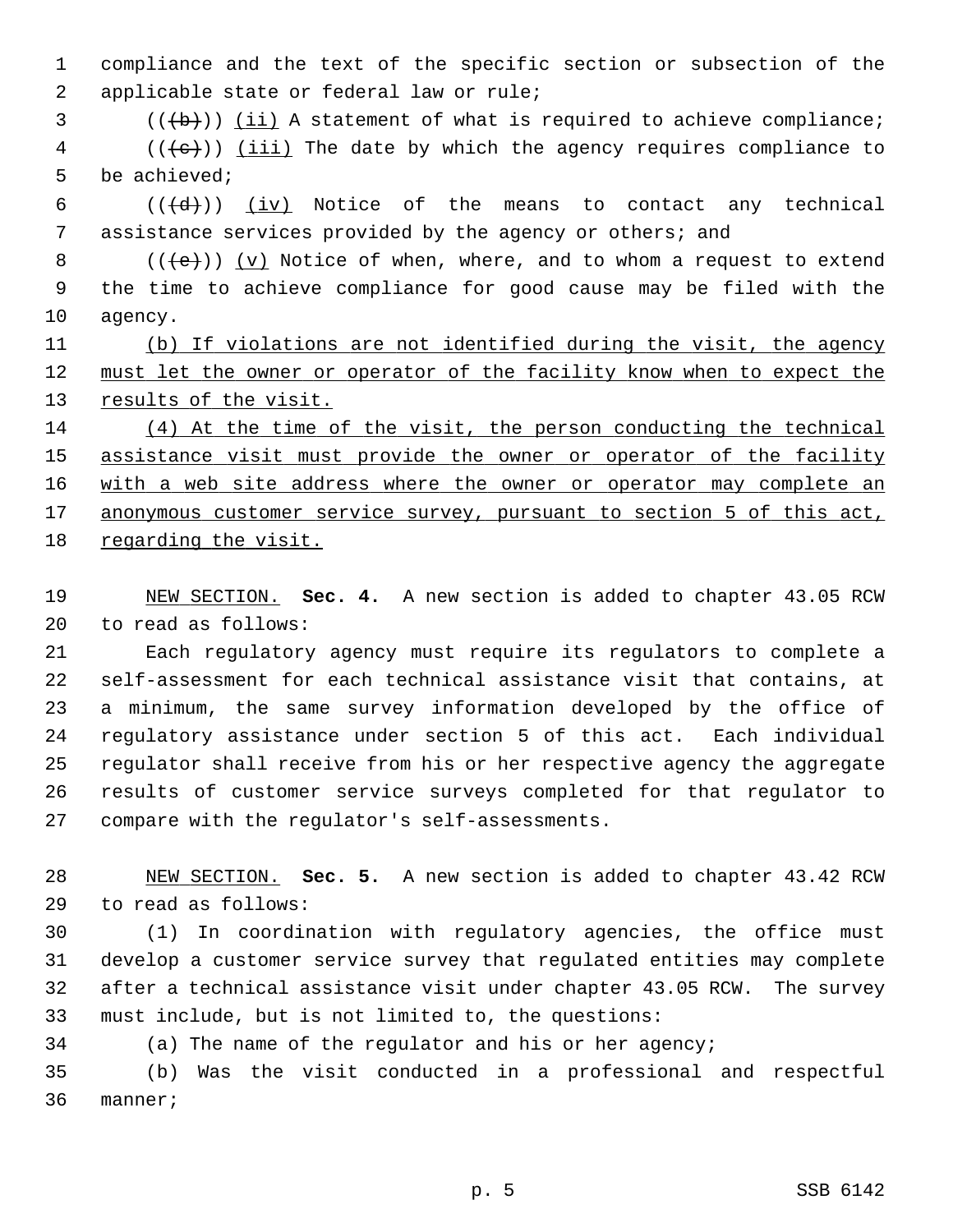1 (c) Did the regulator provide assistance to help your business 2 succeed while also enforcing compliance with state regulations;

 3 (d) If cited with a violation during the visit, was a copy of the 4 violated rule or law, or a link to an online copy, provided;

 5 (e) Were you informed of a seven-day grace period for complying 6 with regulations in order to avoid fees and penalties, or informed 7 about why the grace period did not apply;

 8 (f) Were you given a single comprehensive list of violations and 9 the corrective actions required;

10 (g) If cited with a violation, was the owner or operator provided 11 with information that would assist him or her with compliance; and

12 (h) What could have been improved about your inspection or 13 compliance experience.

14 (2) The survey must be available on the office web site. The 15 results of the surveys must be summarized, by agency, in a report and 16 forwarded to the agency director, the governor, and the appropriate 17 committees of the legislature in December of each year. Each agency 18 shall receive a copy of all surveys completed for any of its 19 regulators. No identifying information may be included that would 20 reveal the identity of the respondent.

21 **Sec. 6.** RCW 43.42.010 and 2011 c 149 s 2 are each amended to read 22 as follows:

23 (1) The office of regulatory assistance is created in the office of 24 financial management and must be administered by the office of the 25 governor to help improve the regulatory system and assist citizens, 26 businesses, and project proponents.

27 (2) The governor must appoint a director. The director may employ 28 a deputy director and a confidential secretary and such staff as are 29 necessary, or contract with another state agency pursuant to chapter 30 39.34 RCW for support in carrying out the purposes of this chapter.

31 (3) The office must offer to:

32 (a) Act as the central point of contact for the project proponent 33 in communicating about defined issues;

34 (b) Conduct project scoping as provided in RCW 43.42.050;

35 (c) Verify that the project proponent has all the information 36 needed to correctly apply for all necessary permits;

37 (d) Provide general coordination services;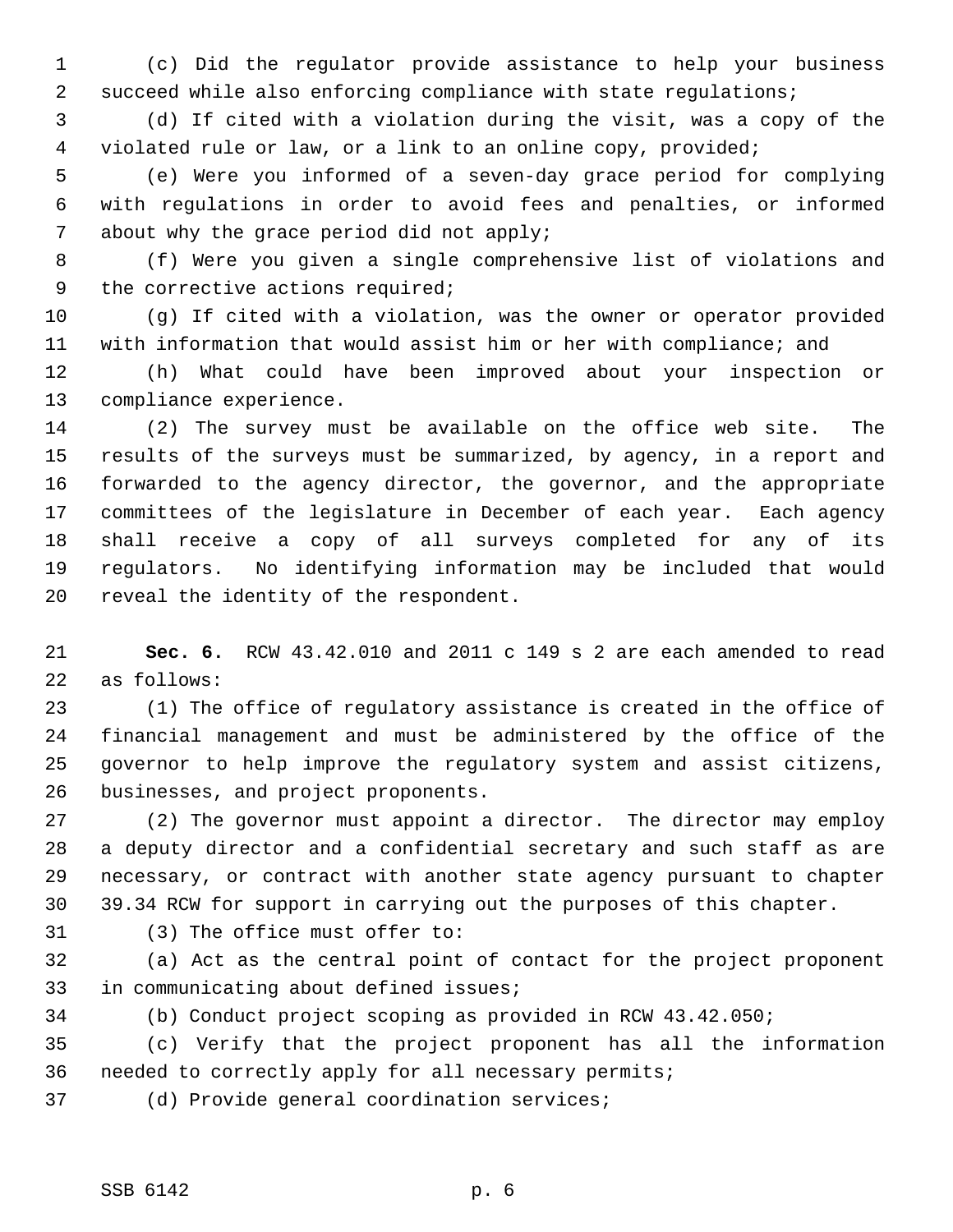1 (e) Coordinate the efficient completion among participating 2 agencies of administrative procedures, such as collecting fees or 3 providing public notice;

 4 (f) Maintain contact with the project proponent and the permit 5 agencies to promote adherence to agreed schedules;

 6 (g) Assist in resolving any conflict or inconsistency among permit 7 requirements and conditions;

 8 (h) Coordinate, to the extent practicable, with relevant federal 9 permit agencies and tribal governments;

10 (i) Facilitate meetings;

11 (j) Manage a fully coordinated permit process, as provided in RCW 12 43.42.060; and

13 (k) Provide information and assistance to legislators in responding 14 to constituent inquiries regarding small business regulation, 15 permitting, or other requlatory issues.

16 (4) The office must also:

17 (a) Help local jurisdictions comply with the requirements of 18 chapter 36.70B RCW by providing information about best permitting 19 practices methods to improve communication with, and solicit early 20 involvement of, state agencies when needed; ( $($ and

21  $(\frac{1}{2})$ ) (b) Maintain and furnish information as provided in RCW 22 43.42.040; and

23 (c) Coordinate an agency small business liaison team.

24  $((\langle 4 \rangle) )$  (5) The office must provide the following by September 1, 25 2009, and biennially thereafter, to the governor and the appropriate 26 committees of the legislature:

27 (a) A performance report including:

28 (i) Information regarding use of the office's voluntary cost-29 reimbursement services as provided in RCW 43.42.070;

30 (ii) The number and type of projects or initiatives where the 31 office provided services ((and the resolution provided by the office on 32 any conflicts that arose on such projects)), including the key agencies 33 with which the office partnered;

34 (iii) The ((agencies involved on specific projects)) activities of 35 the small business liaison team and other efforts directed toward small 36 business;

37 (iv) Specific information on any difficulty encountered in